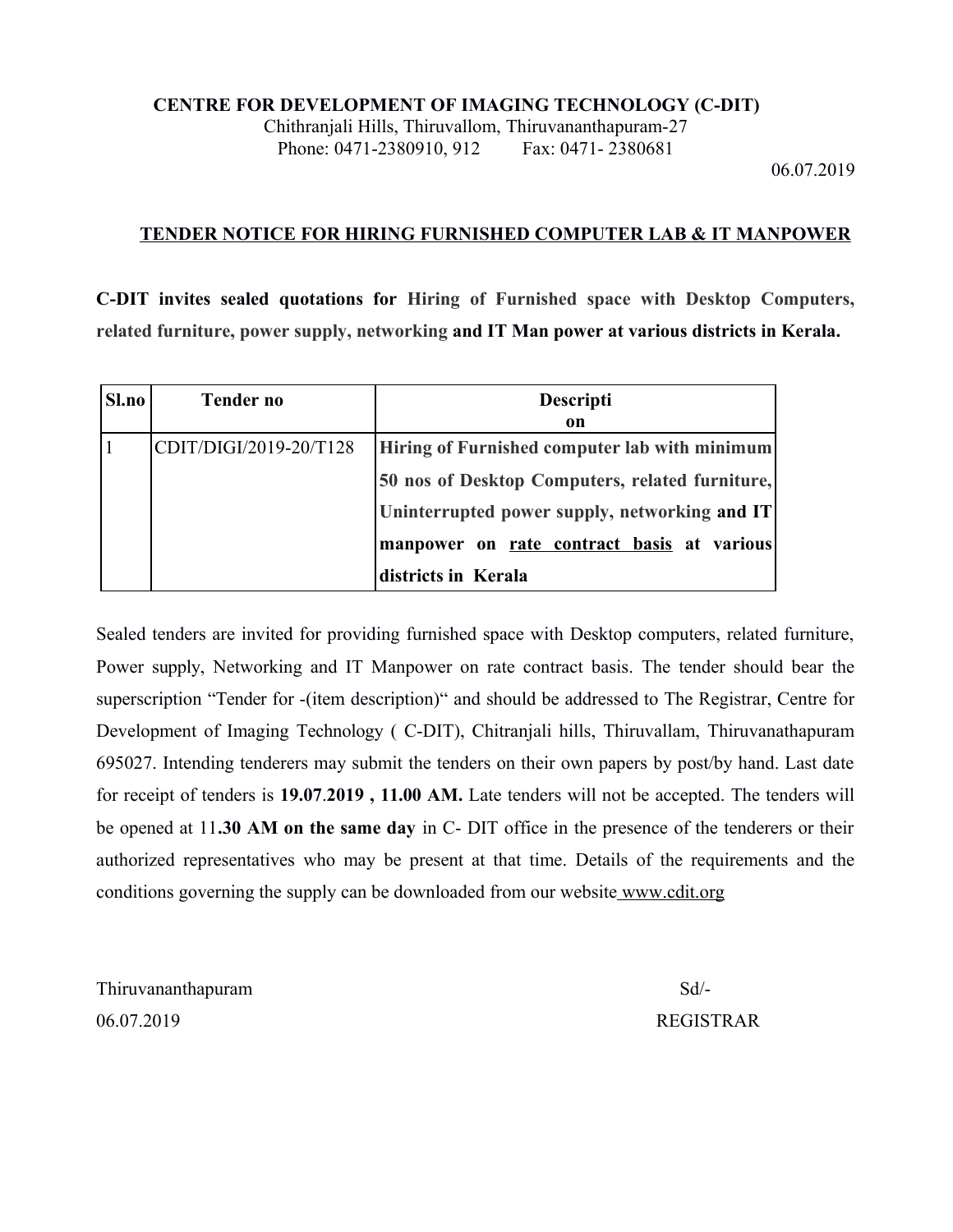## **Tender No. CDIT/DIGI/2019-20/T 128dated 17.06.2019**

# **Tender for the supply of furnished computer lab & it manpower on rate contract basis**

#### **Specifications/Terms & conditions**

#### 1. **Specification of Lab**

- a) Fully furnished Computer Lab with atleast 50 numbers of PCs with min.Core i5 Processors, 8 GB RAM,1 TB HDD and Windows OS.
- b) Seating facility in the Lab to accommodate a minimum of 50 persons at a time.
- c) Adequate power back up with Uninterrupted Power Supply.
- d) High speed Internet connectivity to all PCs with LAN connectivity.
- e) Fulltime Technical support for computer system maintenance
- f) Lab facilities shall be available from 7 am to 7 pm.(12 hrs)
- g) Shall permit C-DIT to install required application software in the PCs provided.
- h) The lab facilities as above shall be in the same floor of the building
- i) Shall ensure CCTV surveillance in the lab and shall ensure safe and secure working environment to the persons engaged by C-DIT.

#### **2. Manpower requirements**

- a) The supplier shall provide the services of personnel skilled in basic computer operations such as Photoshop/Word, who can handle Image editing/PDF editing works using Adobe tools.
- b) The personnel need not be proficient in Photoshop. Required training in Photoshop will be provided to them by C-DIT.
- c) They shall available for work atleast 8 hrs every day and shall meet the daily/monthly target volume of work fixed by C-DIT
- d) The supplier shall ensure that all the legal/statutory requirements regarding the manpower supply are complied with and C-DIT shall not be liable to pay any such payments.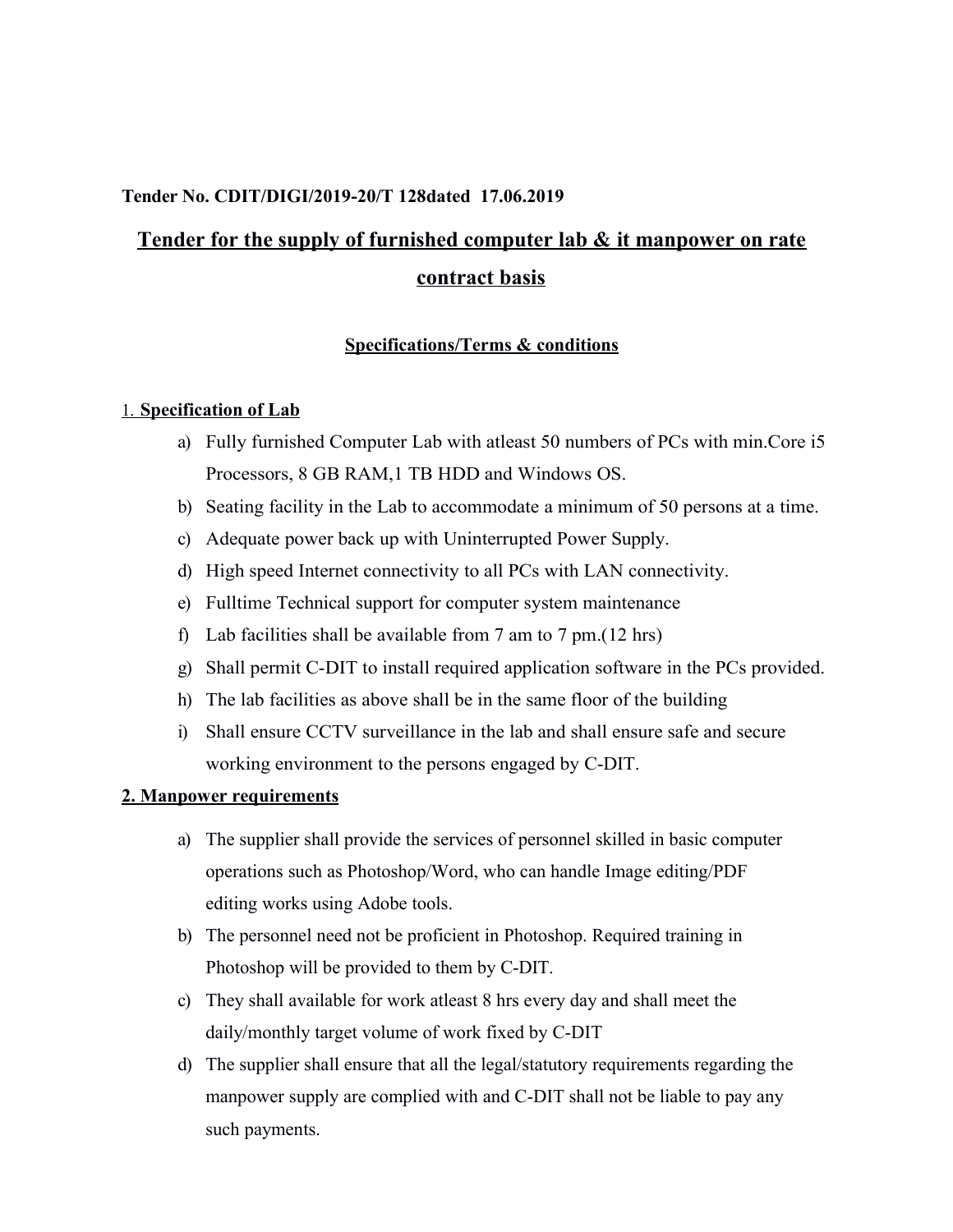#### **3. Price bid format**

| Sl.no | <b>Item description</b>                                                                                     | Rate                    |
|-------|-------------------------------------------------------------------------------------------------------------|-------------------------|
|       | Furnished space with Desktop Computers, related<br>furniture, un interrupted power supply and<br>networking | Rate per PC per day     |
|       | Manpower supply                                                                                             | Rate per person per day |

## **The bidder can bid for either for item (1) or for item (2) or for both**

*(The rate quoted shall be inclusive of all taxes)*

4. C-DIT reserves the right to cancel any or all tenders without assigning any reason whatsoever

5. The Tenderers are responsible for effecting supply to the entire satisfaction of the undersigned or his authorized representatives. In case any defect in the item supplied or provided is noticed, such services will be rejected at the risk and cost of the Supplier.

6. The undersigned does not bind himself to accept the lowest tender and reserve himself the rights of accepting the whole or any part of the tender and the tenderer shall be bound to supply the accepted item at the rates quoted.

7. CDIT reserves the right to split the quantity of the items/services to be supplied among one or more bidders, at its sole discretion.

8. The rate quoted by the Tenderer shall be inclusive of all applicable taxes, transportation charges, installation charges, electricity charges

etc. Rates quoted by the tenderer shall be valid for a period of six months from the date of opening of the tender.

9. The rate should be quoted exactly as in the above format and tenders which do not indicate this essential information will not be considered.

10. There is no separate bid form. The supplier shall submit the price offers in their own paper in the above format.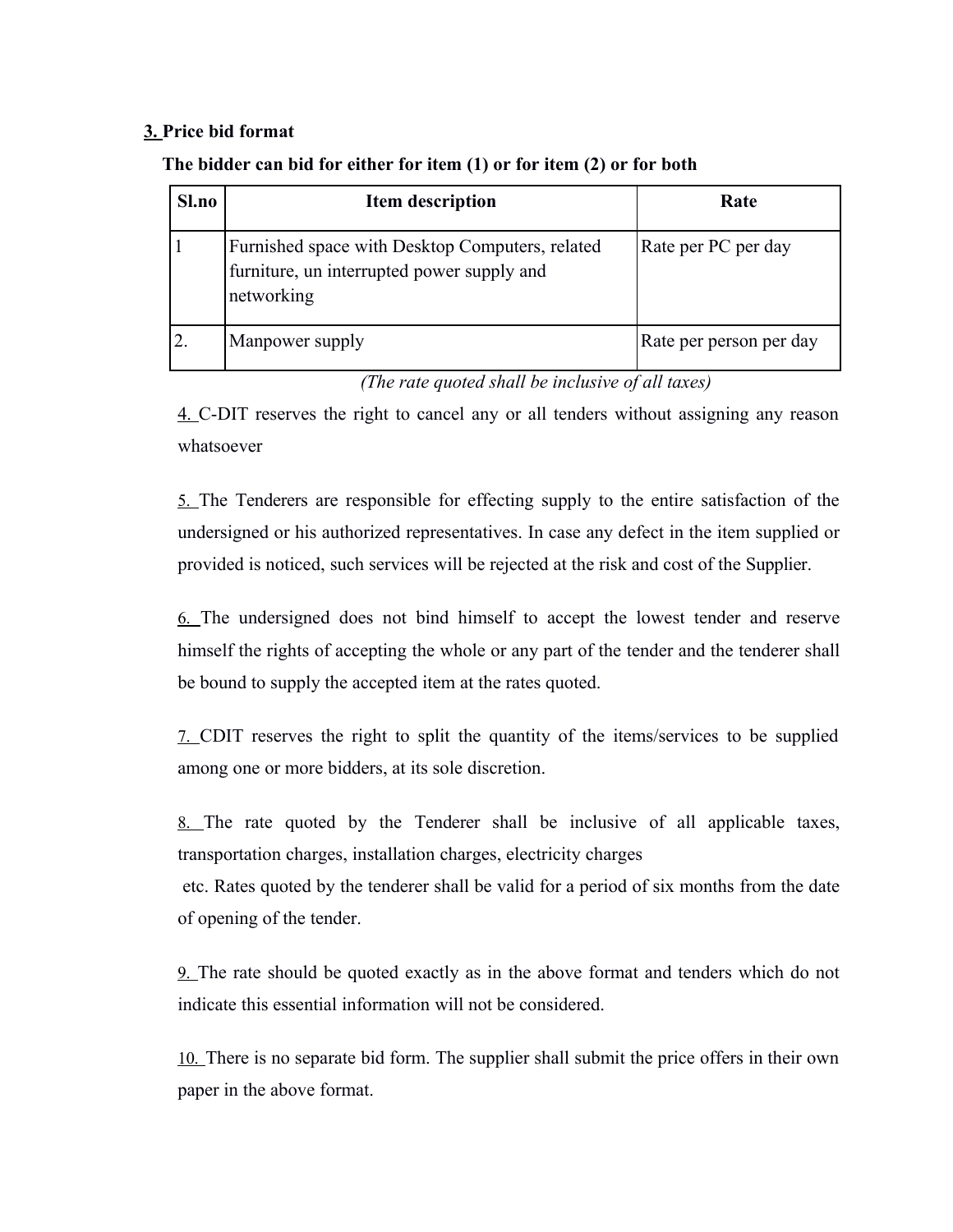11. The rate quoted shall be final and no enhancement will be allowed under any circumstances.

12. Interested parties may contact C-DIT to get details and samples of the work to be done by the personnel to be engaged

13. If the tenderer furnishes wrong and/or misguiding data, statement(s) etc. about technical acceptability of the goods and services offered by it, its tender will be liable to be ignored and rejected in addition to other remedies available to the purchaser in this regard.

14.Any dispute / differences between the parties arising out of and in connection with the contract shall be settled amicably by mutual negotiations. Unresolved disputes/ differences, if any, shall be settled by Arbitration and the arbitration proceedings shall be conducted at Thiruvananthapuram (India) in English language, under the Indian Arbitration and Conciliation Amendment Act, 2015. Unsettled disputes will be referred to courts and courts in Thiruvananthapuram/ Kerala will have exclusive jurisdiction over the same.

#### 15. PAYMENT TERMS

The following terms of payment shall be applicable for the contract

- 100 % payment against monthly invoices submitted
- 1. Agreement: The Successful bidder shall enter into an agreement with C-DIT within 7 days of getting confirmed purchase/ work order.
- 2. Authority: The authority for the acceptance of the tenders rests exclusively with C-DIT. C-DIT does not undertake to accept the lowest or any particular tender or to assign any reason whatsoever for the rejection of any tender.

# **3. The last date for submission of tender is 19.07.2019, 11.00 AM. The tender will be opened on the same day at 11.30 AM**

4. At any time prior to the deadline for submission of tenders, the C-DIT may, for any reason deemed fit by it, modify/amend the tender documents by issuing suitable amendment(s)/ corrigendum's to it. Corrigendum to this tender shall be published in the